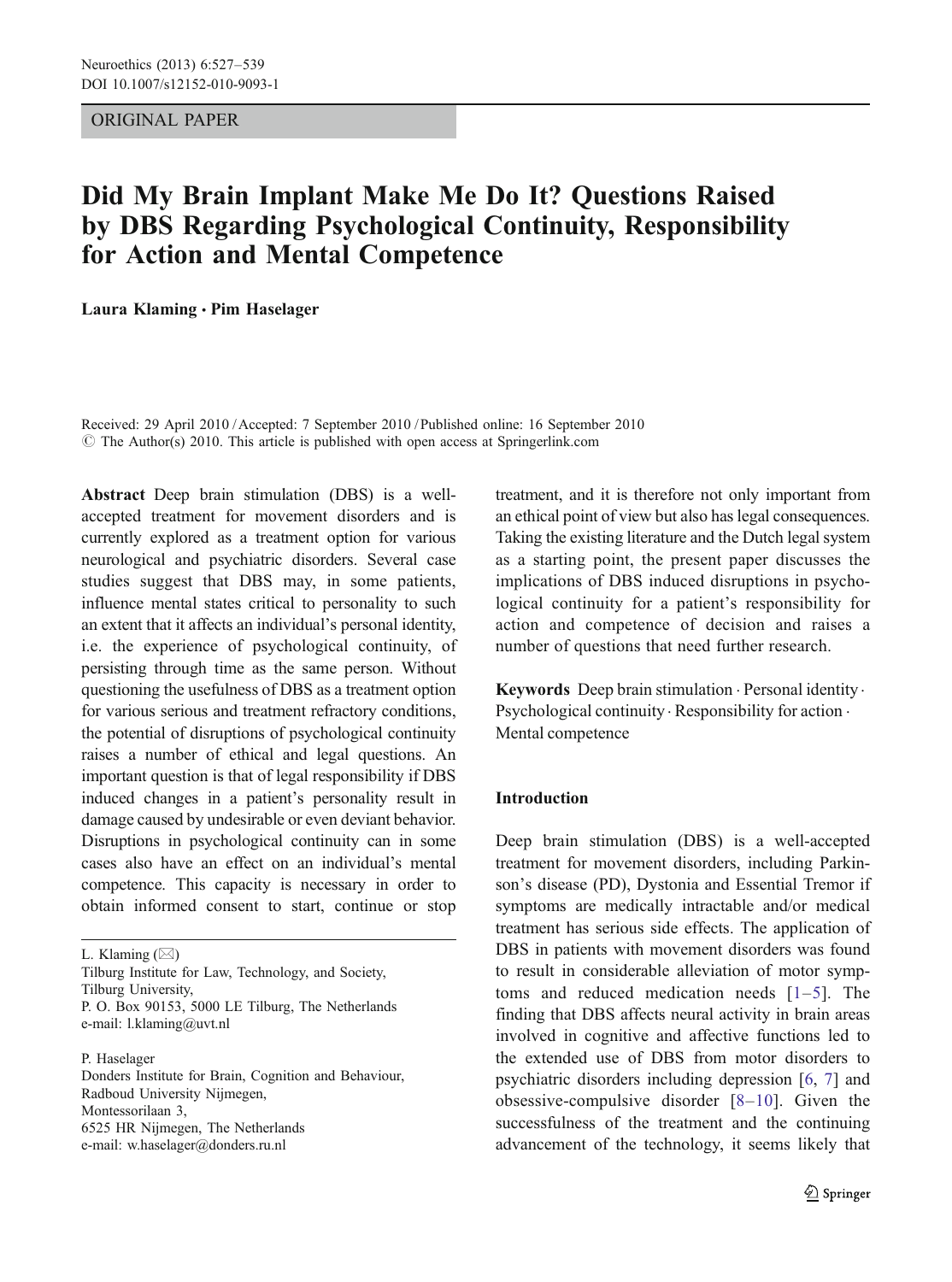DBS will be expanded to other psychiatric populations. The finding that DBS has several positive effects, for instance memory enhancement [\[11](#page-10-0)], alleviation of alcohol dependency [\[12](#page-10-0)] and reduction of aggressive behavior [[13\]](#page-10-0), gave furthermore reason to the assumption that DBS may be effective in treating other conditions, such as Alzheimer's disease and drug addiction. Moreover, it has been suggested that DBS might be applicable within criminal justice in order to treat offenders and eventually decrease criminal behavior [[14\]](#page-10-0). While especially the latter idea is rather speculative at this point in time, DBS is actually being explored as a treatment option for various disorders including Alzheimer's disease, depression, anxiety disorders, and Tourette's syndrome [[6](#page-9-0)–[10,](#page-10-0) [15,](#page-10-0) [16\]](#page-10-0). DBS is therefore currently used in both therapeutic settings, i.e. as treatment for movement disorders, and in experimental settings, i.e. to test its effectiveness as treatment for various neurological and psychiatric disorders.

Although DBS has important therapeutic effects for otherwise treatment resistant conditions, there is potential for serious complications, such as haemorrhage and infections, and unexpected side effects, including cognitive and psychiatric symptoms. The most common cognitive and psychiatric problems that have been reported concern a decline in word fluency and verbal memory  $[1, 17-19]$  $[1, 17-19]$  $[1, 17-19]$  $[1, 17-19]$  $[1, 17-19]$  $[1, 17-19]$ , depression  $[5, 20]$  $[5, 20]$  $[5, 20]$  $[5, 20]$ , increased suicide tendency [[20](#page-10-0)–[22](#page-10-0)], anxiety [\[2](#page-9-0)], emotional hyperreactivity [[2\]](#page-9-0) and hypomania [\[2](#page-9-0), [23,](#page-10-0) [24\]](#page-10-0). Some of these side effects might also affect aspects of the patient's personality, i.e. his unique character traits, as reflected by his thoughts, desires, motivations and behavior (for a more detailed discussion on personality see e.g. [[25](#page-10-0)–[27\]](#page-10-0)). So far, little is known about the impact of DBS on patients' personality. Nevertheless, DBS induced changes in personality have been observed in some cases [[15,](#page-10-0) [24\]](#page-10-0), while others have found no or little impact on personality [\[2](#page-9-0), [8](#page-9-0), [28\]](#page-10-0). Alterations in mental states critical to personality could affect an individual's personal identity, i.e. the experience of psychological continuity, of persisting through time as the same person [\[29](#page-10-0)]. Since there are various possible cognitive and psychiatric side effects, and effects of DBS on personality have been observed, it can be hypothesized that disruptions in psychological continuity can occur in patients undergoing DBS. So far however, there has been no systematic empirical research on the effect of DBS on an individual's psychological continuity and hence little is known about the influence of DBS on an individual's identity. The possibility of DBS induced changes in an individual's personality and identity entails important ethical and legal questions, for instance regarding responsibility for action and mental competence.

Before discussing this topic in more detail, two issues need to be mentioned. Firstly, the probability for side effects to occur depends in part on the exact site of stimulation [[30\]](#page-10-0). In PD for instance, adverse events (affecting the patients' cognitive, psychiatric and behavioral status) at 4-years postsurgery were found to be higher in subthalamic nucleus stimulation compared to stimulation of the globus pallidus internus and the ventral intermediate part of the thalamus [[31\]](#page-10-0). Although we will be discussing the issue of DBS and psychological continuity in general, it is important to realize that DBS induced changes in an individual's personality and the consequences thereof depend on the specific application of DBS. The second issue concerns the difference between experimental and therapeutic use of DBS. In experimental settings, the possibility of adverse reactions may be high. This is typically taken into account, because the exact likelihood and extent of possible side effects is unknown, or may even constitute one of the explicit research targets of the study (see, e.g. [32\)](#page-10-0). In contrast, if DBS is used in therapeutic settings, patients may expect that the risk of serious adverse effects, such as personality changes, is small. Although we will discuss the implications of DBS induced personality changes in general, these implications seem to be particularly pressing within therapeutic settings.

The potential of unwanted side effects—that may or may not affect psychological continuity and personal identity—does of course not diminish the avail of DBS as a treatment option for various serious and treatment refractory conditions. Instead, discussing these adverse effects might contribute to realize the full potential of DBS, for instance by emphasizing the importance of excluding individuals with certain preconditions or comorbidities from the pool of qualified candidates for the treatment. In addition, it allows for an exploration of the ethical and legal implications of DBS induced disruptions of psychological continuity. In this paper, we will explore how DBS induced alterations in the personal identity of the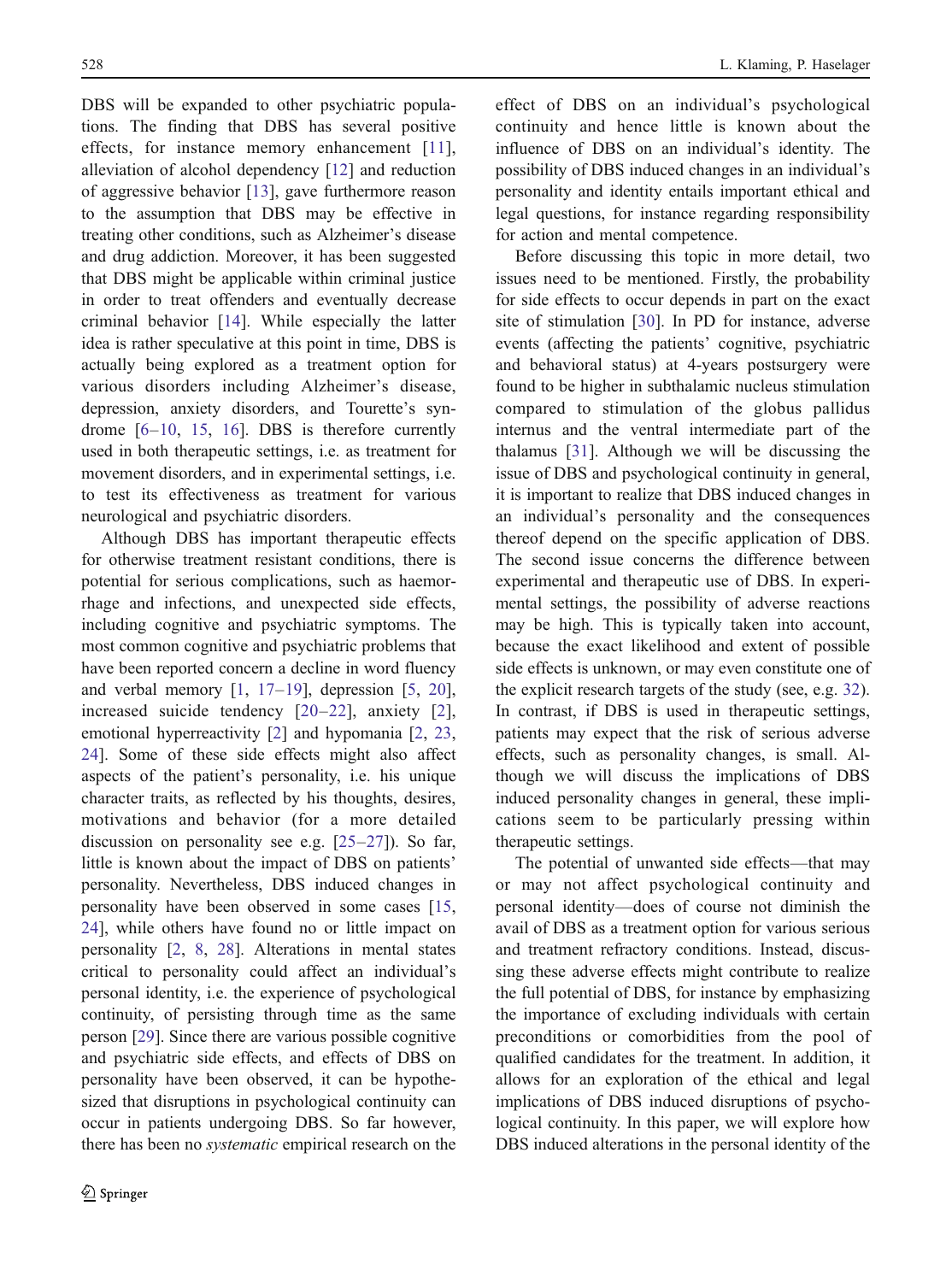treated individual may affect his responsibility for actions and decisions. It bears emphasis that it is not our aim to argue that DBS will always, or even often, lead to serious changes in personal identity. We will suggest that DBS might (conceivably and at times in practice) affect psychological processes to such an extent that effects on personal identity cannot be excluded. The aim of this paper is to explore the consequences of DBS induced disruptions in psychological continuity for an individual's responsibility for action and competence of decision, taking into account the difference between established therapeutic and experimental settings. We take some of the case studies described in the literature and the Dutch legal system as a starting point to illustrate some of the most urgent questions raised by DBS induced changes in the personal identity of the treated individual.

# Personal Identity, Responsibility for Action and Mental Competence

The topic of personal identity is a rather complicated one, and we cannot possibly do justice to its full history and its many nuances in this paper. Instead, we will focus on two practical issues that arise when examining the impact of DBS on personal identity. Specifically, these issues concern responsibility for action and mental competence. From a legal perspective, it is essential to address the question whether a patient who received DBS and experienced a change in his personal identity as a result of the treatment can be held responsible for his actions. If a DBS patient causes some kind of damage that he might not have caused if he had not received the treatment, it is not intuitively clear that he is to be held (completely) responsible for his actions. We will also discuss the effect that alterations in an individual's personal identity might have on his mental competence, i.e. the ability to remember, understand and decide upon relevant information [[32](#page-10-0)]. This capacity is necessary in order to obtain informed consent to start, continue or stop treatment, and it is therefore not only important from an ethical point of view but also has legal consequences.

The problem of personal identity over time has been the subject of substantial philosophical debates [e.g. [33](#page-10-0)–[46](#page-11-0)]. Although several different theories exist, we will focus here on what has been called 'the standard view', i.e. those theories that find their basis in psychological criteria of personal identity (PCPI). This set of theories belongs to the oldest (Locke) and still most influential [e.g. [37](#page-10-0)–[39,](#page-10-0) [42](#page-11-0)–[44,](#page-11-0) [46,](#page-11-0) see [33,](#page-10-0) [34,](#page-10-0) [36](#page-10-0), [40](#page-10-0), [41,](#page-11-0) [46](#page-11-0)] for criticisms and alternatives] within philosophy and fits well with the legal emphasis, as we will see below, on psychological properties (e.g. rationality) of human beings.

John Locke is generally considered as the founding father of PCPI. He advocated a psychological continuity criterion based on memory. Relevant to this paper is Locke's emphasis on the forensic, normative implications of his analysis of a person. About the concept of 'person' Locke (1694, II, xvii, 26) said: "It is a forensic term, appropriating actions and their merit; and so belongs only to intelligent agents, capable of a law, and happiness, and misery. This personality extends itself beyond present existence to what is past, only by consciousness,—whereby it becomes concerned and accountable; owns and imputes to itself past actions, just upon the same ground and for the same reason as it does the present."

More formally, though still in a somewhat simplified form, the PCPI holds that a person  $X$  at t1 is the same person as Y at t2, if X is (uniquely) psychologically continuous with Y. The psychological continuity consists of overlapping chains of direct psychological connections like memories, intentions, beliefs, goals, desires, and similarity of character [[38](#page-10-0), [44](#page-11-0)]. It bears emphasis that the focus on the continuity of psychological functions and properties allows for an operationalization by means of standard psychological tests such as Tellegen's Multidimensional Personality Questionnaire (MPQ) [\[47](#page-11-0)], the Iowa Personality Questionnaire (IPQ) [\[48\]](#page-11-0), and tests for cognitive and executive functioning (see e.g. the large test set used by Witt et al. [[49\]](#page-11-0)).

Many philosophical debates have raged and continue to do so about the relative importance of the concepts used in order to state the continuity, whether it is better to speak of 'connectedness' instead of 'continuity' and on the issue of whether or not this continuity should be unique (i.e. effectively singling out one and only one person). Although for this reason it is good to keep in mind that we are speaking about a set or family of theories, we will take the PCPI principle in its above, general formulation, as the starting point for our analysis of the ethical and legal questions raised by DBS with regard to responsibility for actions and decisions.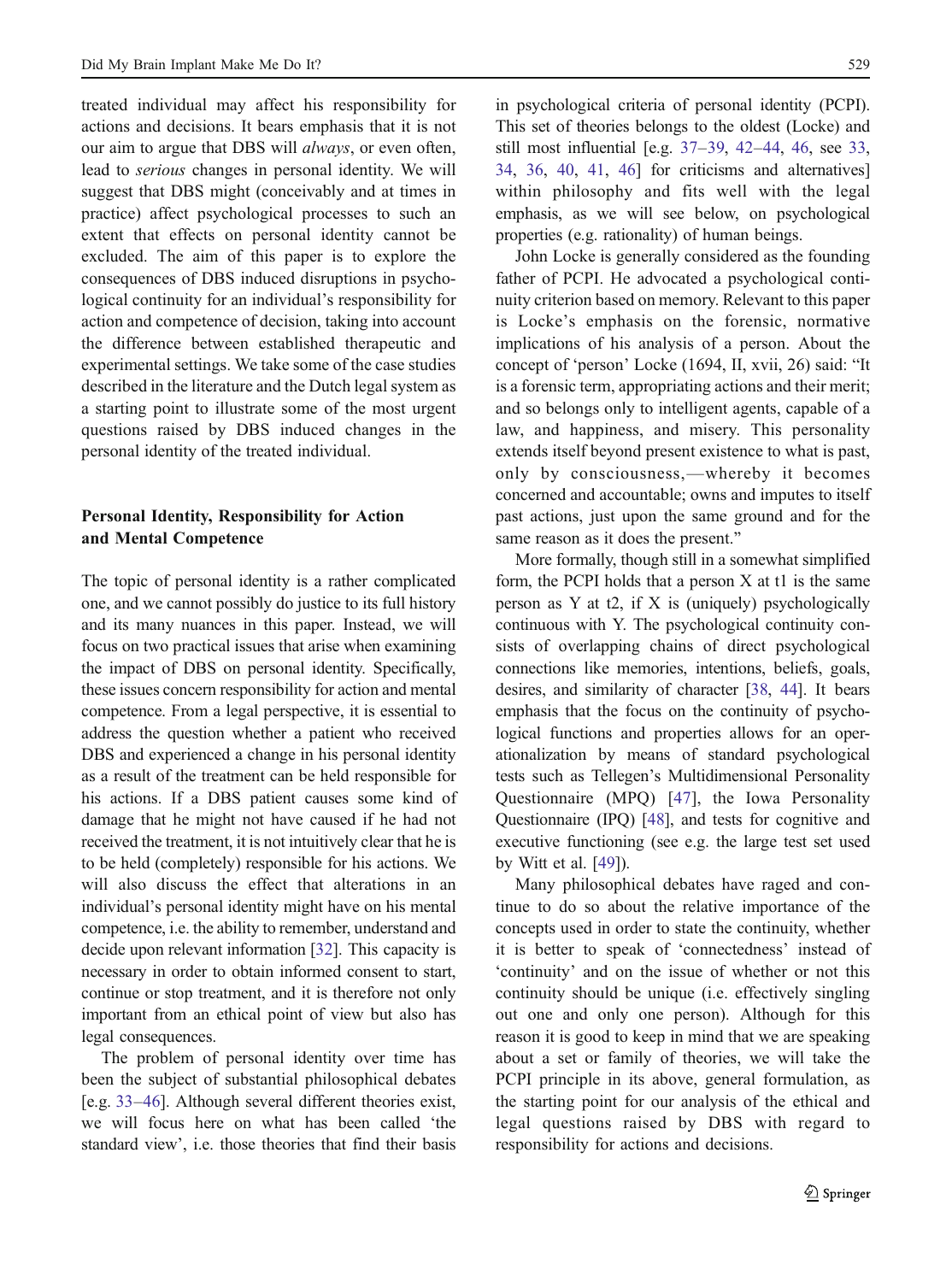The central question thus becomes whether the use of DBS does, or could under certain circumstances, affect the psychological continuity standardly taken to be characteristic of personal identity. That this is not idle speculation becomes clear from a recent presentation of a case illustrating that DBS can cause changes in identity as defined by the PCPI principle. A 43-yearold man suffering from Tourette's Syndrome received DBS, because the symptoms had a major impact on his life and drug treatment was unsuccessful and had evoked major side effects [\[15\]](#page-10-0). The target sites and the stimulation procedure were considered both safe and efficacious for the (partial) relief of his tics [[15\]](#page-10-0). The DBS treatment was successful and the patient learned to adjust the stimulation parameters himself so he could better control his tics. However, 12 months after the operation, the patient had developed a dissociative response, i.e. an alternate identity state, when the amplitude of the stimulation was increased. This gave the physicians the opportunity to use this case in an experimental setting to explore the neurological basis of dissociation. Increasing the amplitude of stimulation resulted in the patient "anxiously crouching in a corner, covering his face with his hands. He spoke with a childish high-pitched voice and repeatedly insisted that he was not to blame. Sentences were brief and grammatically incorrect. If approached by one of us, he fiercely kicked his feet because he feared being thrown in the basement." [\[15,](#page-10-0) p. 545]. When the amplitude of the stimulation was decreased, the patient's responses became adequate again and he was unable to recall what exactly had happened, although he could report to have been overwhelmed by bad childhood memories [\[15](#page-10-0)]. This case demonstrates that DBS can impinge on psychological continuity (in this case by having profound effects on behavior and memory) and influence an individual's personal identity to such an extent that an alternate personality state can be observed.

This case suggests that DBS induced disruptions in psychological continuity can occur relatively quickly, since the patient's behavior changed immediately after the stimulation was increased and disappeared immediately after the stimulation was decreased. It is not entirely clear however whether the dissociative response was the result of an increase of the amplitude of the stimulation and thus would also have occurred if stimulation had been increased immediately after the surgery, or whether the dissociative response occurred gradually and emerged 12 months after the implantation of the electrodes. In general, sudden changes may be rare (though they do occur, see e.g. [50](#page-11-0)). Rather, changes in an individual's personality may occur gradually over a considerable period of time after the stimulation has been turned on [[23,](#page-10-0) [51\]](#page-11-0). This issue clearly requires more systematic empirical research. The timescale involved in DBS induced personality changes is important for two reasons. Firstly, the effects of DBS over longer periods of time might be less easily reversible, due to adaptations within the brain to prolonged stimulation.<sup>1</sup> If it turns out to be true that DBS is not as reversible as commonly assumed, this could significantly increase the ethical concerns about DBS induced personality changes discussed in this paper. Secondly, the effects of DBS over longer timescales might be difficult to assess independently of the continuing changes (e.g. progressive neuronal degeneration) taking place within the patient, as DBS is a non-curative therapy. This may make an assessment of the ethical implications of DBS less straightforward. These issues concerning the timescales involved in DBS induced changes in an individual's personality are in need of further investigation. For the purpose of our paper, the primary concern are the consequences of DBS induced personality alterations rather than the timescales along which DBS might affect personality.

Since the above cited case demonstrates the possibility of DBS induced disruptions in psychological continuity—regardless of whether these occur immediately or several months after the treatment—it seems necessary to not only empirically explore the factors involved in these disruptions, but also to address the ethical and legal implications thereof. In the following sections, we will illustrate the effects that DBS induced disruptions in psychological continuity may have for an individual's responsibility for action and mental competence in more detail and raise questions that need further research.

# Psychological Continuity and Responsibility for Action

According to Morse, the legal concepts of personhood and responsibility are practically oriented [[52\]](#page-11-0). Per-

<sup>&</sup>lt;sup>1</sup> We would like to thank an anonymous reviewer for this and several other insightful suggestions.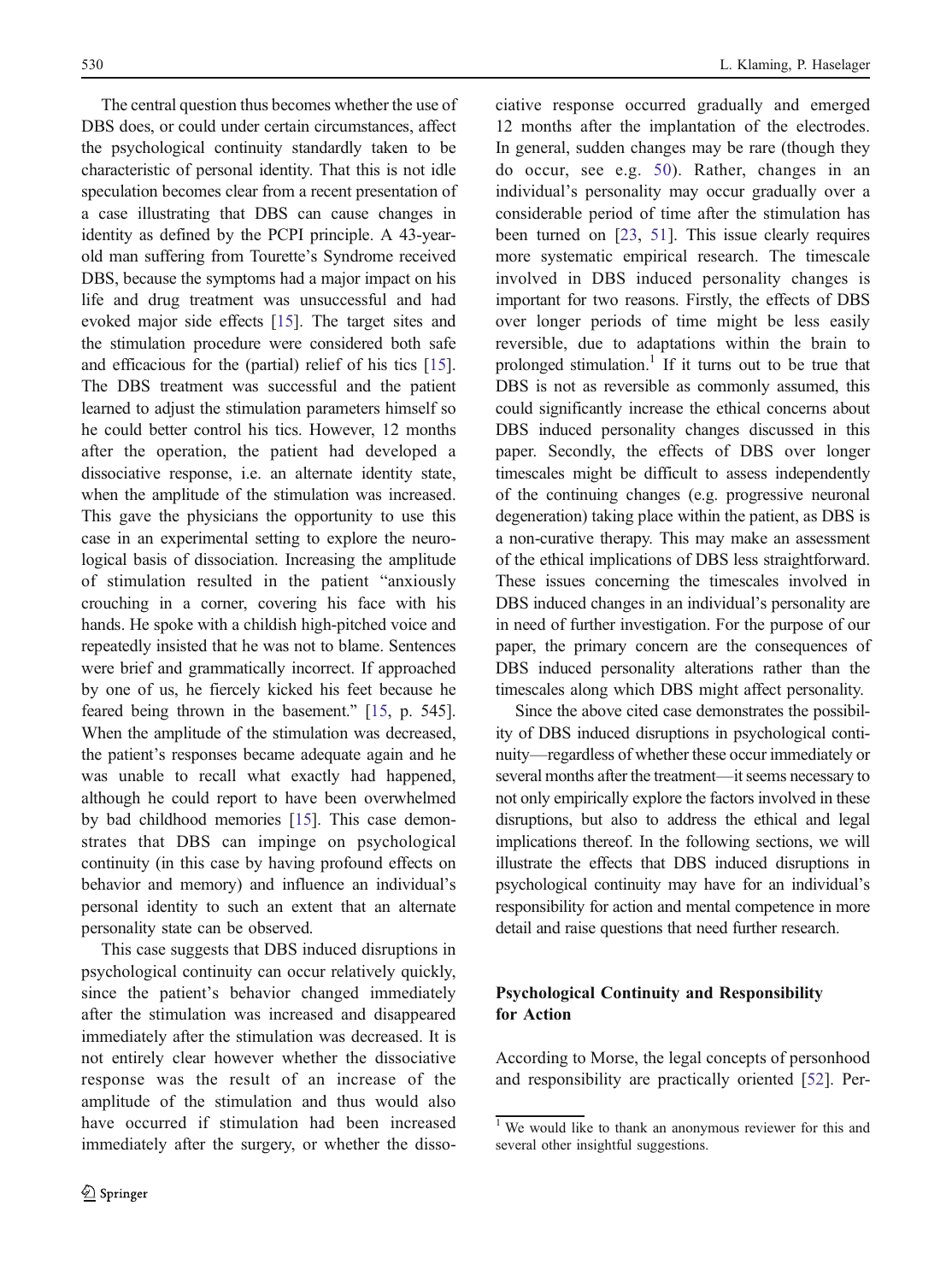sons are treated as potentially rational intentional agents, whose actions are governed by reason. Law is a system of rules that is meant to guide or influence behavior, by providing a person with reasons for forbearance or action, as premises in practical syllogisms. Law can only guide action if human beings are rational creatures, capable of understanding and conforming to legal requirements through intentional action. Hence, it is assumed that human beings are capable of at least a minimal form of rationality. Morse indicates that the emphasis on rationality is so strong that "some people who commit crimes under the influence of mental disorder are excused from responsibility because their rationality was compromised, not because mental disorder played a causal role in explaining the conduct" [\[52](#page-11-0), p. 38]. According to the Dutch Criminal Code, an individual cannot be held responsible if he acted irrationally at the time he committed a crime: "Not punishable is he who commits a criminal act for which he cannot be held responsible because of a defect of disorder of his mental capacities" [\[53](#page-11-0)].

It is not improbable that DBS may in some cases produce psychological changes leading to behavior that is morally and legally questionable. Several cases in which DBS has led to increased impulsivity and aggressiveness [[2,](#page-9-0) [50,](#page-11-0) [54](#page-11-0)], or inappropriate sexual behavior [[2](#page-9-0)], both of which could result in wrongful or even criminal behavior, have been reported in the literature. It is therefore questionable whether a patient who received DBS should be held (completely) responsible for his actions. It is currently unclear how to deal with questions of responsibility if DBS changes a patient's cognitive or emotional states and these changes cause undesirable or even deviant behavior.

We suggest that at this point much (though not everything) can be learned from discussions concerning responsibility for action in two distinct fields. Firstly, an analogy to patients whose behavior may have been influenced by medication can be drawn. Most medications, especially those used to treat serious disorders, have the potential for adverse reactions. For instance, Levodopa, which is frequently prescribed to PD patients, may cause "hedonistic homeostatic dysregulation syndrome" resulting for instance in inadequate impulse control [\[57](#page-11-0)], which may in turn make the patient behave in a way that causes damage. The overlap between DBS and medication with regard to their potential for undesirable adverse reactions allows for a comparison of the two conditions with regard to responsibility for action. Secondly, an analogy can be drawn to patients with Dissociative Identity Disorder (DID, also known as Multiple Personality Disorder<sup>2</sup>). DID is a psychiatric disorder that is characterized by "the presence of two or more distinct identities or personality states" [\[58](#page-11-0), p. 487]. These alters recurrently take control over the person's behavior with an associated memory loss that goes beyond normal forgetfulness [\[58](#page-11-0)]. Although the identity changes in DID are more dramatic and appear to be more constant than personality changes that might be caused by DBS, the fact that both involve psychological discontinuities allows for a comparison of the two conditions concerning questions of responsibility for action.

### Responsibility for Action in Patients under the Influence of Medication

Most medical treatments or interventions can have unwanted side effects, some of which may even lead to morally or legally questionable behavior. For instance, it is well known that antidepressants can have effects such as mania, agitation and akathisia, which is an inner agitation that typically manifests itself in the inability to stop moving and that has been associated with increased aggressiveness [[59](#page-11-0)–[63\]](#page-11-0). These behavioral reactions can result in violence and other forms of abnormal behavior, including abnormal sexual behavior in some patients, especially in the initial period of taking the medication [\[62](#page-11-0)]. In a case described by Dorevitch et al., [[62\]](#page-11-0), a patient developed mania after taking fluvoxamine, a selective serotonin reuptake inhibitor, resulting in inappropriate behavior with sexual advances towards other patients. Furthermore, there are several cases in which indi-

<sup>2</sup> DBS induced changes in personal identity differ from DID, mainly because the latter seems to be the most extreme form of identity alterations and in DID, distinct identities exist in one body at the same time. Additionally, DBS induced personality changes are generally considered to be reversible, i.e. by turning off the stimulation or changing its parameters, and therefore more easily controllable. However, as noted above, the effects of prolonged DBS use are still not very well known, and that it is conceivable that this might lead to sustained changes of personality and behavior, even after terminating DBS. Also, we are aware of the controversy around DID [e.g.] [55](#page-11-0), [56\]](#page-11-0), but this debate is beyond the scope of this paper.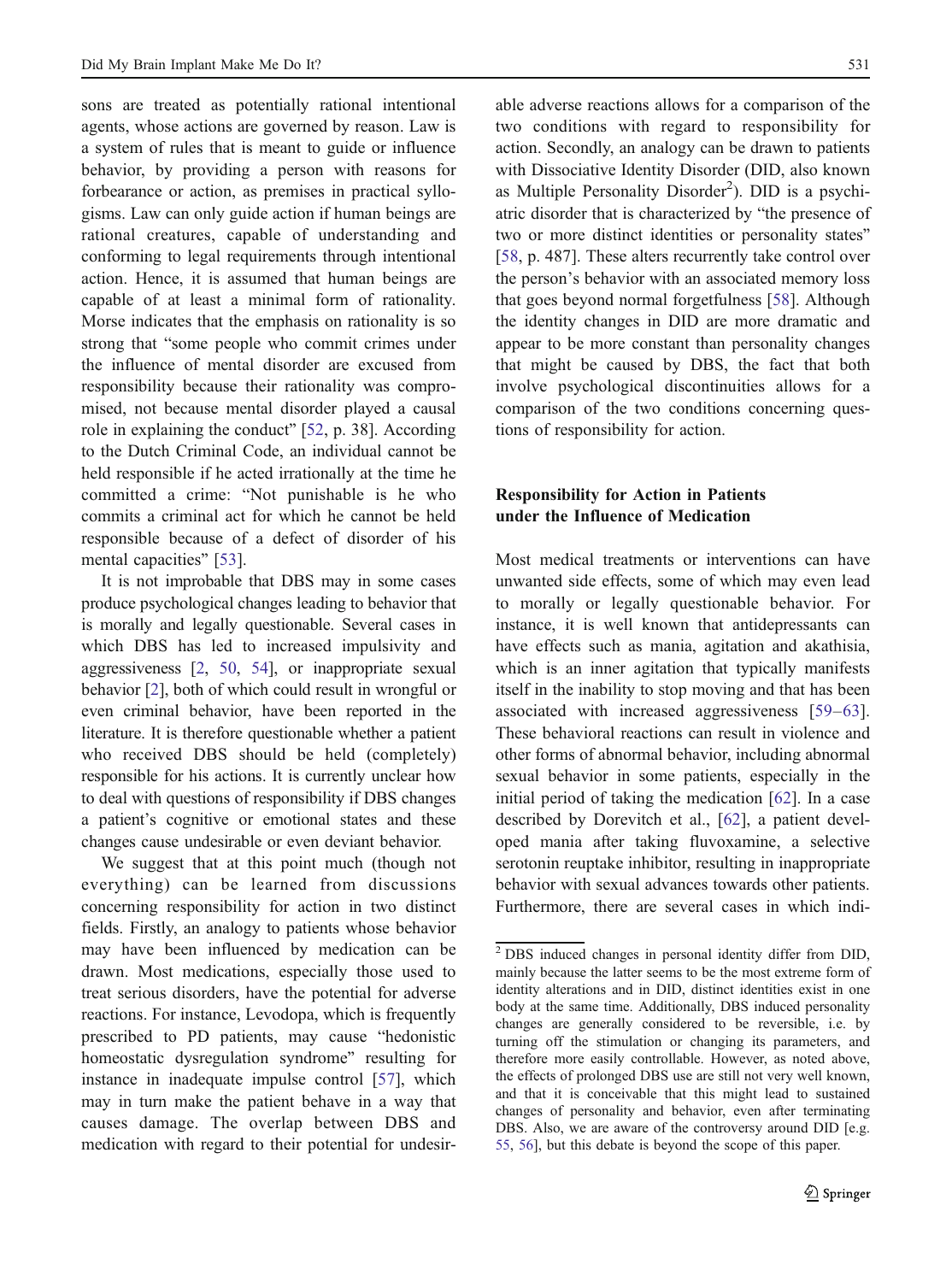viduals without any prior history of aggressive or violent behavior suddenly behaved violently after taking antidepressants [\[59](#page-11-0)–[61](#page-11-0), [63](#page-11-0), [64\]](#page-11-0). Several legal cases linking violent behavior to the use of antidepressants have been reported [[59](#page-11-0)–[61\]](#page-11-0). For instance, in 1998, a 65-year old man without any history of violence or other serious disturbances was prescribed an antidepressant by his general practitioner in order to treat his anxiety and depressive episodes. Only 2 days after he had started taking the medication, he murdered his wife, daughter and granddaughter before killing himself. The pharmaceutical company that marketed the antidepressant was sued by the sonin-law and deemed 80% responsible for the events since according to an expert witness the antidepressant probably caused akathisia or psychosis which led to the homicidal behavior [\[60](#page-11-0)].

Under the law, an individual can under certain circumstances be declared not (fully) accountable for his actions if he was intoxicated at the time of the incident. It is important to note that there is a difference between voluntary and involuntary intoxication; an individual is typically held criminally responsible for behavior committed under the influence of alcohol or illegal drugs, because it is presumed that he knew that the substance could impair his ability to control his impulses and his ability to make rational judgments. Hence, someone who acted criminally or negligently while under the influence of alcohol or illegal drugs is considered to have acted intentionally and is held responsible for his actions. Involuntary intoxication in contrast, which can be caused by taking a prescription drug, can lead to the verdict that an individual cannot be blamed for his actions and is therefore not (fully) responsible [[65\]](#page-11-0). Hence, involuntary intoxication can be a mitigating or exonerating factor in court, because the suspect could not foresee the consequences of taking the medication [[65\]](#page-11-0). Although rather rare in the Netherlands, these cases exist in legal practice. For instance, in a decision of the court in Arnhem, the offender—a man who had killed his wife by parking their car on a railroad crossing—was judged to have acted without intention because of a combination of stress, sleep deprivation and the use of medication prescribed for sleeplessness, leading to his acquittal from murder charges [[66\]](#page-11-0). In another case, a 64-year old woman who had taken antidepressants and murdered her husband and daughter before trying to

commit suicide was considered to have diminished responsibility for her actions. The expert testimonies concerning the impact of her depression and the medication on her behavior were inconsistent, ranging from slightly diminished responsibility to complete absence of responsibility. $3$  She was ultimately convicted for murder, but received a reduced sentence due to her diminished responsibility [[67\]](#page-11-0).

Since there are several similarities between DBS and medication, considering how the legal system deals with questions of responsibility for action if the suspect's personality and subsequent behavior were influenced by involuntary intoxication can inform how cases in which DBS induced personality changes which may lead to violent behavior could be handled. Both DBS and medication are intended to benefit the individual. In both cases, deciding to cease treatment because of unwanted side effects is difficult when there is no alternative treatment. Nevertheless, disruptions in psychological continuity and resulting aggressive or impulsive behavior seem to warrant termination of treatment. With regard to responsibility for action, the question arises whether disruptions in psychological continuity caused by DBS are similar to personality changes caused by medication and should therefore be considered involuntary intoxication.

#### Responsibility for Action in DID Patients

As Kennett and Matthews [[68,](#page-11-0) p. 509–510; see also [72\]](#page-11-0) formulate the problem succinctly: "if someone with DID acts in a morally or legally bad way, can we hold this individual responsible when it is claimed that the accused personality is not the personality who acted?" Regarding DID, it is of course possible to claim that we are dealing either with one single person having two alters, or with two different persons. We suggest that the proper way, given the pragmatic legal concerns, to deal with this question is to invoke the PCPI. That is, if significant discontinuities with respect to memories, intentions, beliefs, goals, desires, and similarity of character are sufficient to be considered as leading to a differentiation

 $3$  A 5-point scale for responsibility (complete responsibility  $$ slightly diminished responsibility – diminished responsibility – severely diminished responsibility – complete absence of responsibility) is used in forensic practice in the Netherlands.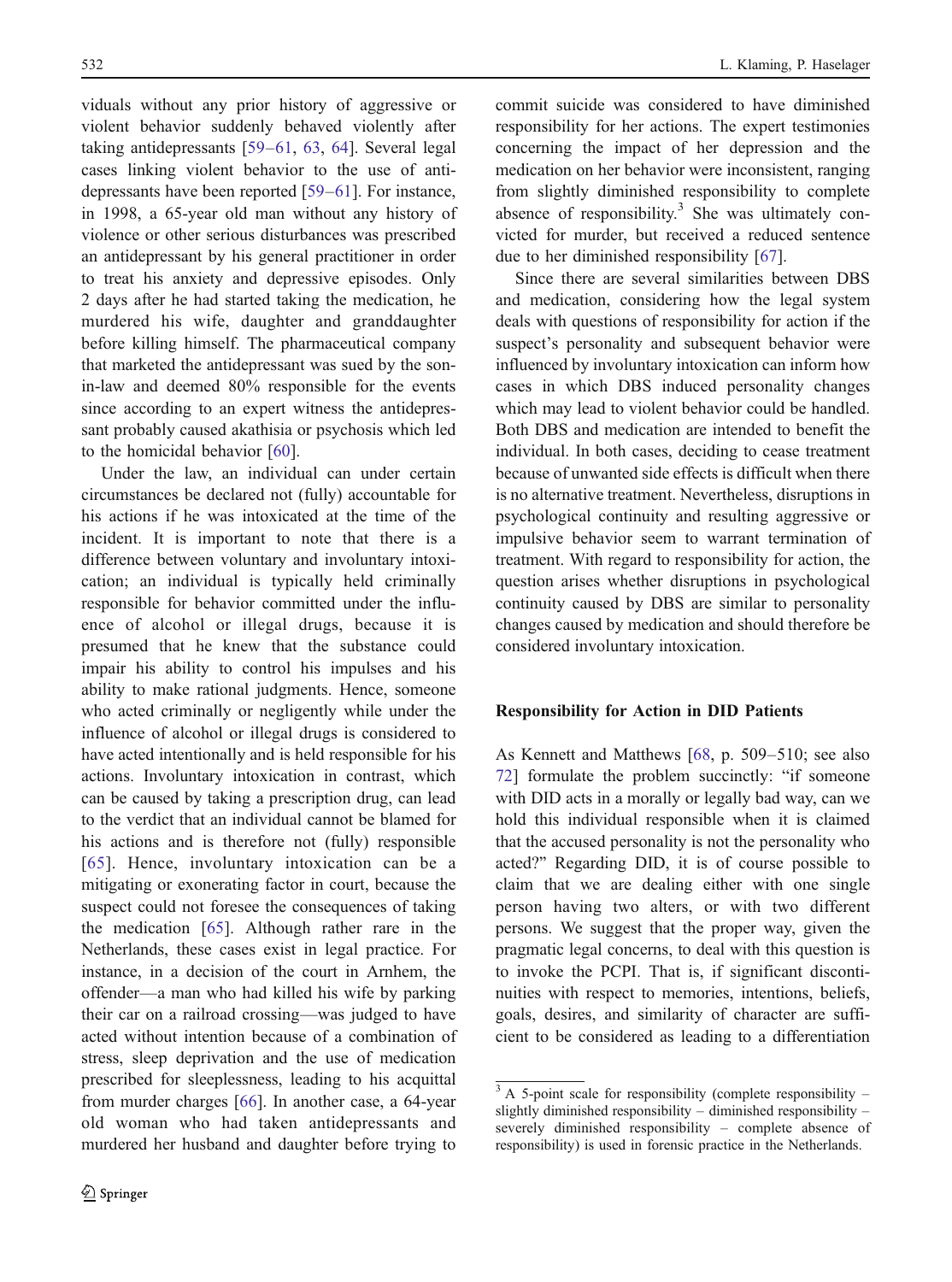between the (degrees of) rationality of the two alters, then at least a serious consideration of the possibility that we are dealing with two different persons is warranted. Several researchers have argued that the claim of DID patients that they are not responsible for the actions of one of their alters should seriously be considered [\[68](#page-11-0)–[72](#page-11-0)].

A classic case mentioned by Kennett and Matthews [[68,](#page-11-0) p. 510] can be instructive here. It is the case of Eve: Eve White was quite, demure, retiring, and industrious. Her alter, Eve Black, was shrewd, rowdy, and provocative. While White was unaware of Black, Black knew about White and liked to cause her discomfort ("When I go out and get drunk" (..) Eve Black once said (..) "She wakes up with the hangover. She wonders what in the hell's made her so sick."). It is clear that in this case there is some form of psychological discontinuity regarding memory (though apparently only one way<sup>4</sup>), that is directly related to the topic of responsibility and punishment (albeit in a non-legal way). Moreover, one may have good grounds to argue that, as Kennett and Matthews [\[68,](#page-11-0) p. 511] formulate it, "the patient does not possess the relevant capacities of judgment and control" with respect to the actions committed in an alter state. Hence, the discontinuity arguably is affecting the rationality attribution to Eve White regarding the actions of Eve Black.

Interestingly, judicial decisions in which the suspect is acquitted of murder or manslaughter because of a mental disorder are often (at least in the Netherlands) based on a diagnosis of dissociative disorder [[73\]](#page-11-0). In order to provide some insight into judicial decisions concerning the relation between intent and mental disorder, Stevens and Prinsen [[73\]](#page-11-0) analyzed manslaughter cases in the Netherlands in which the presiding judge decided that the suspect lacked intention because of a mental disorder [[73](#page-11-0)]. This analysis revealed that in these cases, the suspect was typically considered to have suffered from dissociation at the time he committed the crime. To give an example, a suspect who was accused of having strangled his wife was diagnosed with an acute dissociative disorder during the time of the crime, i.e. his consciousness, memory, identity and perception were disintegrated and he therefore lacked cognitive control over his actions. This diagnosis was accepted by the presiding judge as evidence for a lack of intention on the basis of which the suspect was acquitted and left the courtroom as a free man [[73,](#page-11-0) [74\]](#page-11-0). Apparently, individuals who act in a state that is dissociated from their real identity are often not held criminally responsible for their actions.

It is possible to disagree with what would count as a proper interpretation of cases in which an individual with DID acts in a morally or legally irresponsible way. In fact, Kennett and Matthews' paper is a reply to Sinnott-Armstrong and Behnke [[72](#page-11-0)] who hold that, at least in some cases, a person can be held morally and legally responsible for actions committed by an alter as long as the alter can be considered to possess the capacity to appreciate the wrongfulness of a particular conduct or conform his conduct to the requirements of the law [\[72](#page-11-0)].

The issue here is not whether we agree with one of the viewpoints only briefly discussed above. Rather, the question that we raise here is whether there is reason to believe that DBS can lead to legally relevant discontinuity type of phenomena regarding memories, intentions, beliefs, goals, desires, and similarity of character between the patient in 'DBS-on' and 'DBSoff' conditions. Moreover, could these discontinuities be so severe that similar (not necessarily exactly the same) kinds of debates about personal responsibility as in the case of DID are justified? If someone who has received DBS acts in a morally or legally bad way, can we hold this individual responsible when it is claimed that the person who acted is not the same person as before the treatment? Current review papers [\[75](#page-11-0), [76](#page-11-0)] indicate that the jury is still out on the effects of DBS on personal identity. Several case studies however suggest that DBS can induce rather large changes in psychological continuity [[15,](#page-10-0) [51](#page-11-0)]. An illustrative case in this regard is that of a 65-year-old woman who received DBS in order to treat her PD and who experienced "a remarkable mood change" [\[51](#page-11-0), p. 1383]. The patient became euphoric and started to talk excessively. As the physicians report, "she lost normal social inhibitions, was in love with two neurologists, and tried to embrace and kiss people. She

<sup>4</sup> There is a distinction between knowing or remembering that I drank or had a headache and knowing or remembering the drinking or having the headache. From the description, it appears that Eve Black has (access to) both regarding the drinking and the first, declarative, but not the second, episodic type of memory regarding the headache. Eve White appears to have (access to) neither the declarative nor the episodic knowledge or memory of the drinking, but does have both for the headache.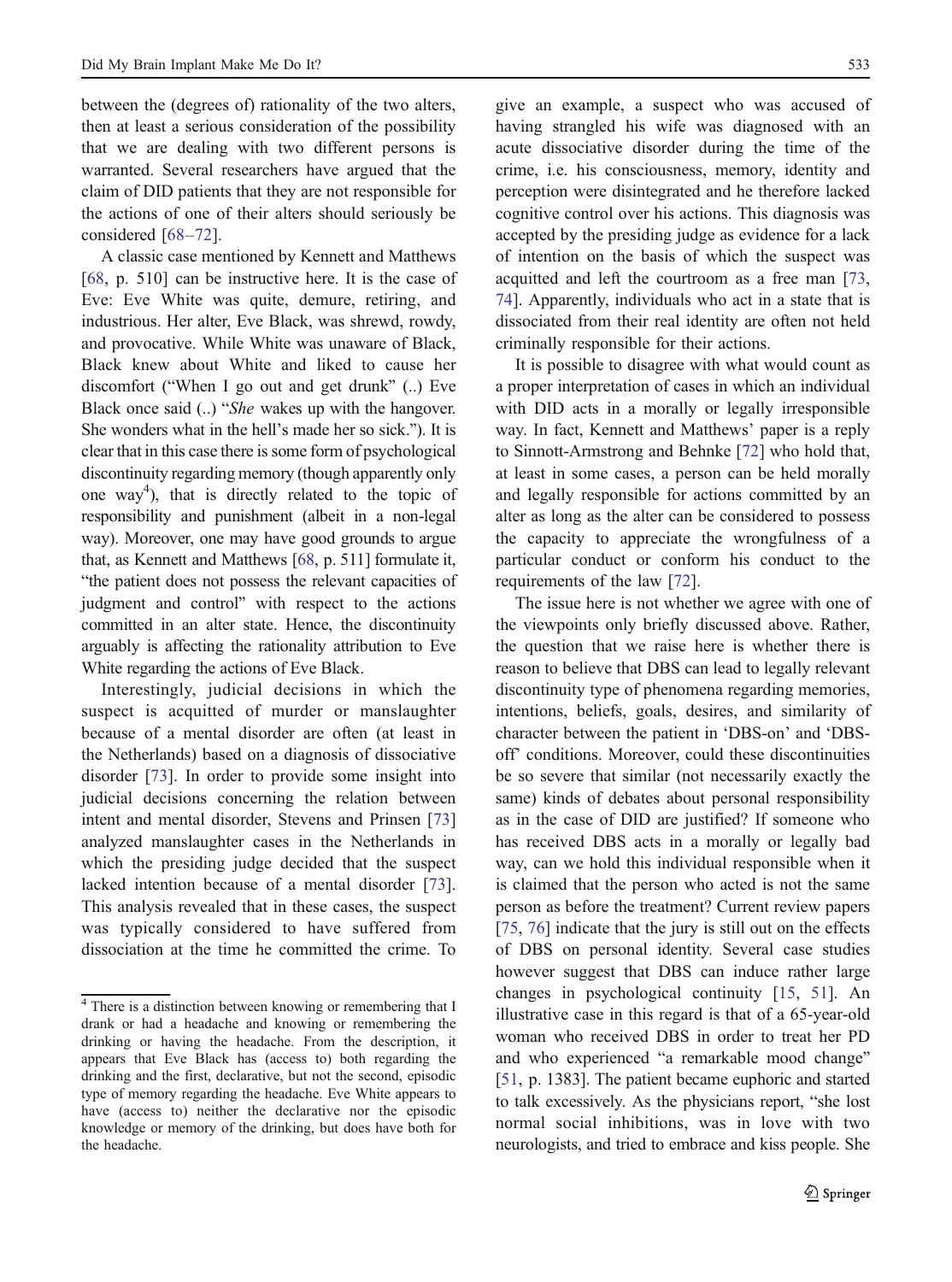was hyperactive and restless, she left the clinic several times without permission and engaged in unrestrained buying of clothing." [[51](#page-11-0), p. 1383]. In addition, she developed psychotic symptoms, suspecting her sons of conspiring against her, and became hostile. Although the patient in this case did not develop an alternate identity, the changes in her personality, i.e. mania and psychotic symptoms, are so severe that one may speak of disruptions in psychological continuity. It is difficult to determine responsibility for action if these disruptions in psychological continuity lead to wrongful or even criminal behavior. Based on the literature on the responsibility of DID patients, it can be argued that if normally integrated functions of memory, intentions, beliefs, goals, desires, and similarity of character of a patient are disrupted as a result of the DBS treatment, it is not intuitively clear that he should be held (completely) responsible for his actions.

#### Psychological Continuity and Mental Competence

If DBS affects psychological continuity, then this might influence a person's mental competence, i.e. the ability to remember and understand relevant information and to make a decision on the basis of this information [[32\]](#page-10-0). In turn, this might affect, or even lead to the loss of the ability to make reasonable decisions about the continuation of the treatment. Hence, although DBS can extend a patient's freedom considerably—enabling him to live a life independent from constant care—it may at the same time affect the patient's decisional capacity and hence his autonomy. In cases in which DBS has a substantial effect on psychological continuity, it may be necessary to determine whether the patient can make a decision about the continuation of his treatment or whether the decision should be made by a legal representative and the medical team.

As pointed out by Glannon [[77\]](#page-12-0), the loss of decisional capacity in cases in which DBS has caused substantial personality alterations can be viewed as different in several ways from the typical case of advance directives in which a patient has to make a decision about the continuation of treatment at a later stage of the illness when he may no longer be competent to make well-informed decisions. In contrast to many other disorders, for instance Alzheimer's disease, the loss of decisional capacity in DBS patients may not be gradual, but can occur rapidly, or even immediately after

turning stimulation on. An additional difference between DBS and most other disorders concerns the reversibility of the condition. Although complete reversibility may be questionable, at least in some cases, if DBS is turned off, mental competence can be regained.

The problem of mental competence in patients who receive DBS and experience disruptions in psychological continuity is even more complex, since granting the patient his autonomy with regard to the decision about the continuation of treatment, raises a new question; if the patient makes an autonomous decision, in which state should he make it, when stimulation is turned on or when it is turned off? This problem is best illustrated by a case study discussed by Leentjens and colleagues [[23\]](#page-10-0). A 62-year-old PD patient developed a manic disorder after receiving DBS. The stimulation had caused serious personality changes including chaotic behavior, megalomania and mental incompetence. In this state, the patient did not suffer from motor impairments, but due to his impaired psychiatric functioning he was considered unable to live on his own. When DBS was turned off, his insight and capacity to judge returned. Since the psychiatric symptoms could not be treated medically, and without DBS the patient's motor symptoms exacerbated, it was decided to either disable DBS and admit the patient to a nursing home because of severe motor impairment, or to continue DBS and admit him to a psychiatric institution because of severe mental impairment [\[23](#page-10-0)].

This decision however entailed three important problems. Firstly, the medical team needed to determine in which state the patient should be asked about whether or not to continue the treatment; either when stimulation was on and mental capacity was impaired, or when stimulation was turned off and mental capacity was unimpaired. Following the advice of the hospital's ethical commission, it was eventually decided to ask the patient when stimulation was turned off, so that he could decide in a mentally competent state [\[23](#page-10-0); see also [78](#page-12-0)], and he decided that he wanted to continue with DBS and consequently be admitted to a psychiatric institution.

The second problem concerned the implementation of this decision [[23\]](#page-10-0). According to Dutch health law, judicial authorization in a psychiatric hospital is only possible if the harm cannot be averted by interference of a person or institution [\[79](#page-12-0), article 2]. Additionally, a treatment plan focusing on removing the harm that is responsible for the patient's hospitalization is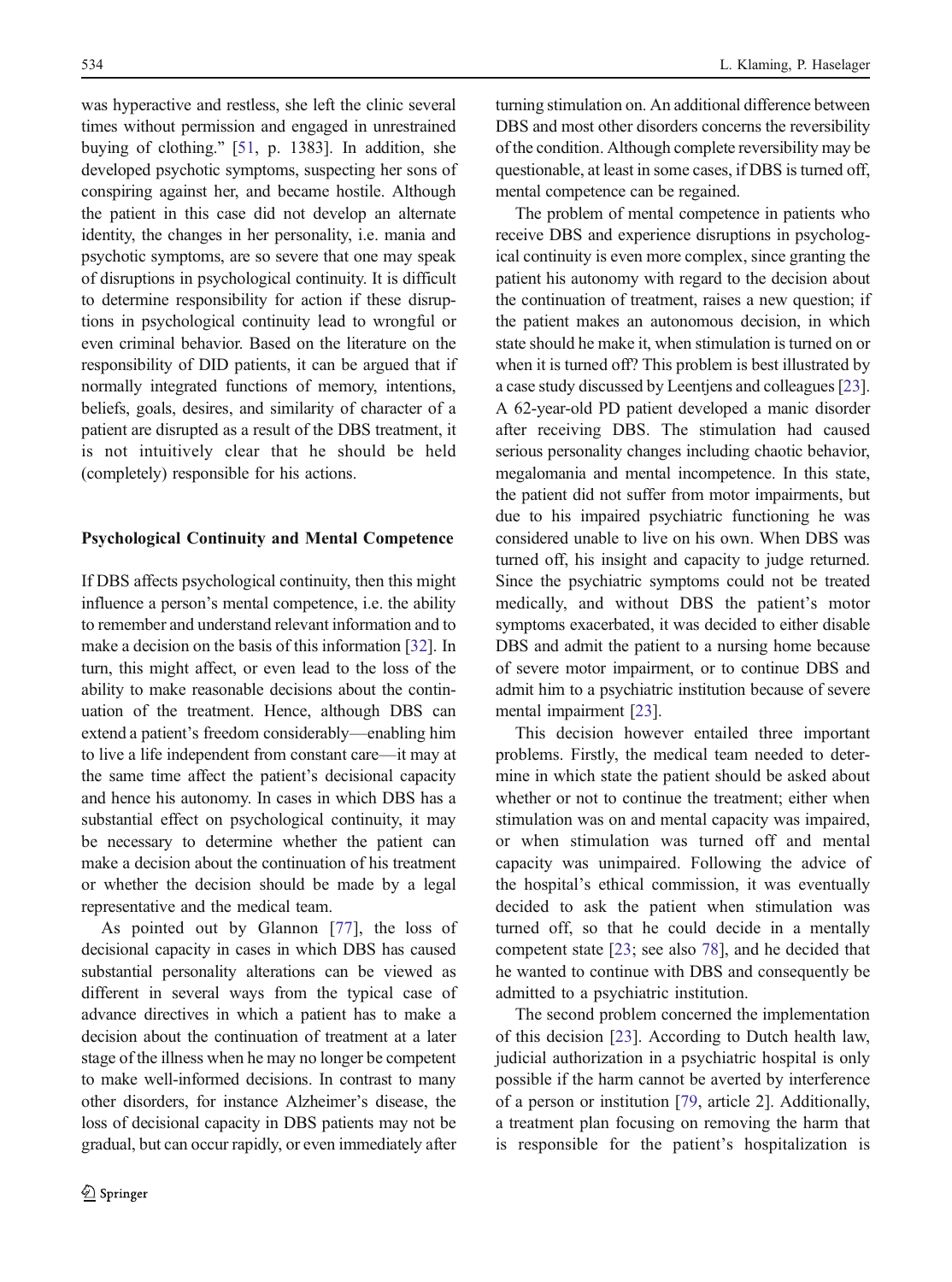required by law [\[79](#page-12-0), article 38]. The harm, i.e. the patient's altered personality and the behavior resulting from this alteration, could have been averted or removed by turning off the DBS. Hence, none of these legal requirements was fulfilled. This ascertainment suggests that current regulation does not sufficiently cover issues that are raised by treatment with new technologies such as DBS.

The third problem brings us back to the initial problem. Since DBS already influenced the patient's personality considerably (at least when stimulation was turned on), it is possible that continuation of the treatment will ultimately result in permanent and potentially even irreversible changes in the patient's personality. The difficulty arising from this is whether and to what degree the patient can be considered to be able to foresee the possible consequences of the treatment and the effect this has on his identity. Moreover, this raises the question whether the treating physicians or a legal representative should interfere in the decision or be able to cancel the treatment at a later point in time in order to protect the patient from any (further) changes to his identity, which could undermine the patient's autonomy [[23\]](#page-10-0). As this case shows, DBS can in some cases interfere with the patient's mental competence, which can render the patient unable to make a reasonable decision about the continuation of the treatment. It is therefore important to not only develop guidelines that will help treating physicians to make decisions in these cases, but moreover to adjust current legal rules to capture issues raised by new technologies such as DBS.

#### Conclusion and Questions for Further Research

The increasing use of DBS will lead to a vigorous debate about the personality and personal identity of patients receiving DBS, especially in relation to assessments of their responsibility for action and capacity to make decisions. As described above, the application of DBS is currently accompanied by a lack of clarity concerning questions of responsibility for action and mental competence. By comparing personality changes induced by DBS to personality changes induced by medication, as well as by comparing disruptions in psychological continuity in DBS patients to disruptions in psychological continuity in DID patients, we attempt to stimulate the

discussion of responsibility for action in DBS patients. Both medication and DID are similar to the effects of DBS in some regards and this suggests that questions about legal responsibility could be solved in similar ways. An analysis would certainly benefit from thorough legal research on this matter.

It is important to note that the question of responsibility is broader than described here. For instance, termination of treatment, e.g. induced by battery failure, might also cause undesirable—although probably not criminal—behavior. Battery failure could cause the patient to relapse into a state quite similar to the one before treatment which may result in damage. In addition, it can lead to undesirable behavior in individuals who were depressive before DBS treatment and suffered from suicidal thoughts. These issues raise questions concerning civil liability, e.g. the liability of physicians or manufacturers of DBS apparatus in relation to information duties regarding the patient. Both treatment and termination of treatment raise questions concerning criminal responsibility and civil liability. While we have limited ourselves to discussing responsibility for action in a criminal law context, there is an urgent need to deal with both questions concerning criminal responsibility and civil liability in cases in which either DBS treatment or termination of DBS treatment results in undesirable behavior and damage.

A similar conclusion can be drawn with regard to mental competence. There is currently a lack of clarity concerning certain health law aspects. Specifically, it is unclear how to deal with patients who, due to DBS, experience an alteration in their personality to such a degree that it affects their ability to make reasonable decisions about the continuation of treatment. For treating physicians it is necessary to know how to deal with these patients. Furthermore, it seems obvious that there is a need for adaption of current legal rules in order to account for patients with DBS (and other neurotechnological interventions). As described above, current regulation—at least in the Netherlands and presumably in most countries—is insufficient when dealing with DBS patients who are due to the treatment no longer capable of at least minimally rational decision-making. So far, none of the legal questions raised by DBS have received sufficient debate.

On a more general level, it will be necessary to address questions concerning the effect of DBS on patients' personality; not only whether these changes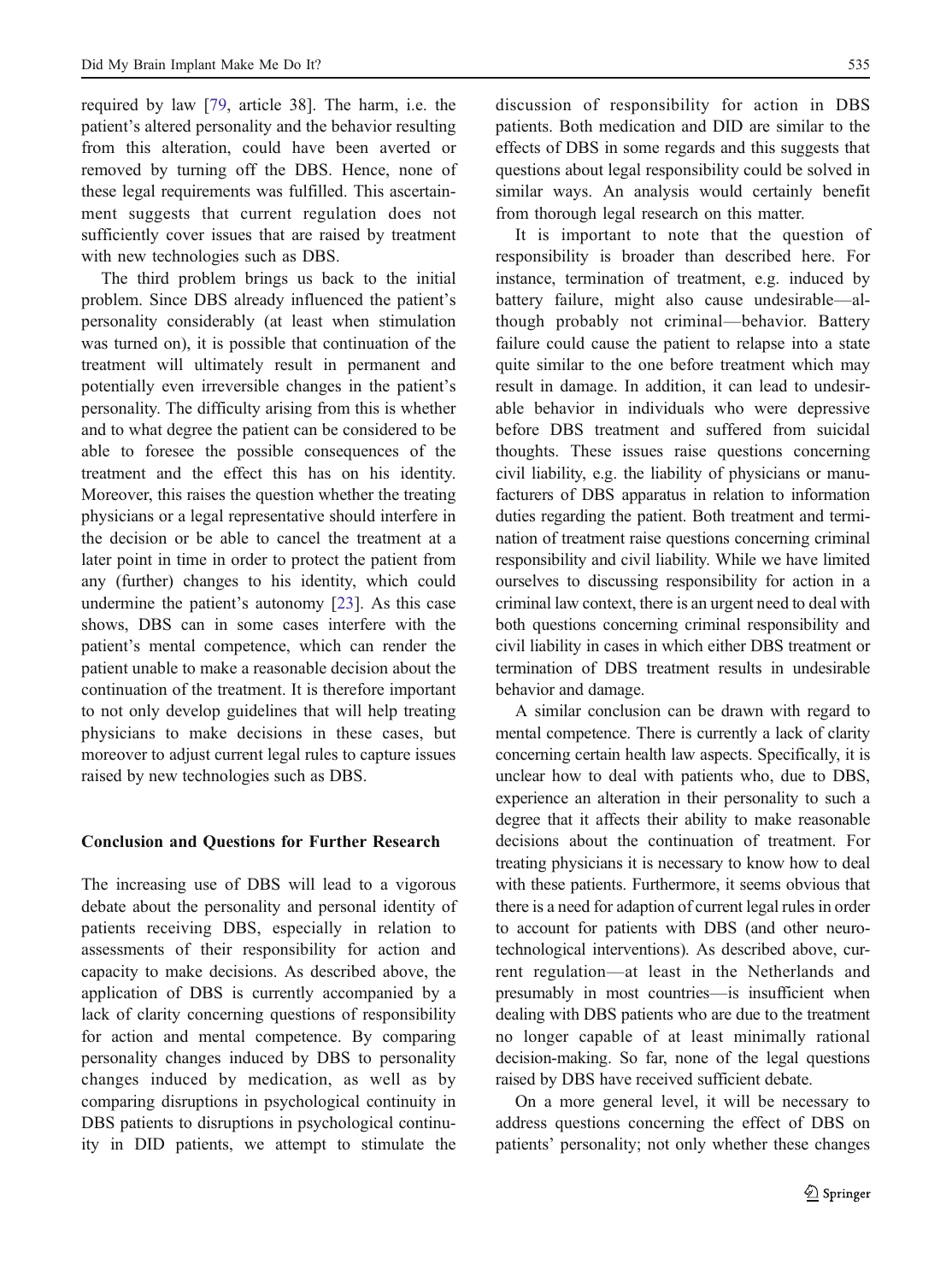<span id="page-9-0"></span>are harmful but more importantly, under what circumstances they might be harmful or undesirable. Personality changes may, at least in some cases, be the intended outcome in psychiatric patients rather than an unwanted side effect. Consequently, the question should be how much change in an individual's personal identity is acceptable and under what circumstances this is acceptable. Additionally, the consequences of these changes as well as their ethical and legal implications need further discussion. It bears emphasis that these issues can and will be addressed by different parties, viz. by (1) the patient him/herself, (2) significant others, (3) the involved scientific and clinical teams, and (4) society at large (e.g. law and public opinion). It is not to be expected that all four parties will agree on similar answers to all questions, even regarding the same case.

Moreover, the questions themselves are complex and diverse, and at this stage still in need of being formulated properly. Some of the most significant questions include, but are definitely not confined to, the following: How well do traditional concepts about personality and identity apply to patients receiving DBS who have undergone significant, at times quite rapid, and not always entirely foreseeable changes? Does the treatment amount to, or could it be conceptualized as, the person (temporarily) being cured, restored, complemented or changed? What influence does the possibility of a relatively quick reversal of these changes (through switching DBS off) play regarding the (un)acceptability of a particular interpretation? How reversible are personality changes induced by DBS? Could there be systematic differences regarding this conceptualization between the different people involved, i.e. the patient, the medical team, significant others, the family, friends, colleagues, neighbors? How do these changes and the way they can be conceptualized affect the person's (re-)adjustment to society, e.g. influence the roles they play within the contexts of relations, family, profession and society at large? What effect does the dependency on technology have on personal identity?

Considering that with advancements in the technology and due to its successfulness DBS will most likely be expanded to various clinical populations, questions concerning the effect of DBS on an individual's personality and personal identity as well as the ethical and legal consequences thereof need much closer attention. Research addressing these questions would not just benefit from but requires a multidisciplinary approach.

Open Access This article is distributed under the terms of the Creative Commons Attribution Noncommercial License which permits any noncommercial use, distribution, and reproduction in any medium, provided the original author(s) and source are credited.

### References

- 1. Daniele, A., A. Albanese, M.F. Contarino, P. Zinzi, A. Barbier, F. Gasparini, L.M.A. Romito, A.R. Bentivoglio, and M. Scerrati. 2003. Cognitive and behavioural effects of chronic stimulation of the subthalamic nucleus in patients with Parkinson's disease. Journal of Neurology, Neurosurgery and Psychiatry 74: 175–182.
- 2. Houeto, J.L., V. Mesnage, L. Mallet, B. Pillon, M. Gargiulo, S. Tezenas du Moncel, A.M. Bonnet, B. Pidoux, D. Dormont, P. Cornu, and Y. Agid. 2002. Behavioural disorders, Parkinson's disease and subthalamic stimulation. Journal of Neurology, Neurosurgery and Psychiatry 72: 701–707.
- 3. Jahanshahi, M., C.M.A. Ardouin, R.G. Brown, J.C. Rothwell, J. Obeso, A. Albanese, M.C. Rodriguez-Oroz, E. Moro, A.L. Benabid, P. Pollak, and P. Limousin-Dowsey. 2000. The impact of deep brain stimulation on executive function in Parkinson's disease. Brain 123: 1142–1154.
- 4. Limousin, P., P. Krack, P. Pollak, A. Benazzouz, C. Ardouin, D. Hoffmann, and A.-L. Benabid. 1998. Electrical stimulation of the subthalamic nucleus in advanced Parkinson's disease. The New England Journal of Medicine 339(16): 1105–1111.
- 5. Weaver, F.W., K. Follett, M. Stern, K. Hur, C. Harris, W.J. Marks Jr., J. Rothlind, O. Sagher, D. Reda, C.S. Moy, R. Pahwa, K. Burchiel, P. Hogarth, E.C. Lai, J.E. Duda, K. Holloway, A. Samii, S. Horn, J. Bronstein, G. Stoner, J. Heemskerk, and G.D. Huang. 2009. Bilateral deep brain stimulation vs best medical therapy for patients with advanced Parkinson disease: A randomized controlled trial. Journal of the American Medical Association 301(1): 63–73.
- 6. Mayberg, H.S., A.M. Lozano, V. Voon, H.E. McNeely, D. Seminowicz, C. Hamani, J.M. Schwalb, and S.H. Kennedy. 2005. Deep brain stimulation for treatment-resistant depression. Neuron 45(5): 651–660.
- 7. Lozano, A.M., H.S. Mayberg, P. Giacobbe, C. Hamani, R.C. Craddock, and S.H. Kennedy. 2008. Subcallosal cingulate gyrus deep brain stimulation for treatmentresistant depression. Biological Psychiatry 64(6): 461– 467.
- 8. Gabriëls, L., P. Cosyns, B. Nuttin, H. Demeulemeester, and J. Gybels. 2003. Deep brain stimulation for treatmentrefractory obsessive-compulsive disorder: Psychopathological and neuropsychological outcome in three cases. Acta Psychiatrica Scandinavica 107(4): 275–282.
- 9. Greenberg, B.D., D.A. Malone, G.M. Friehs, A.R. Rezai, C.S. Kubu, P.F. Malloy, S.P. Salloway, M.S. Okun, W.K. Goodman,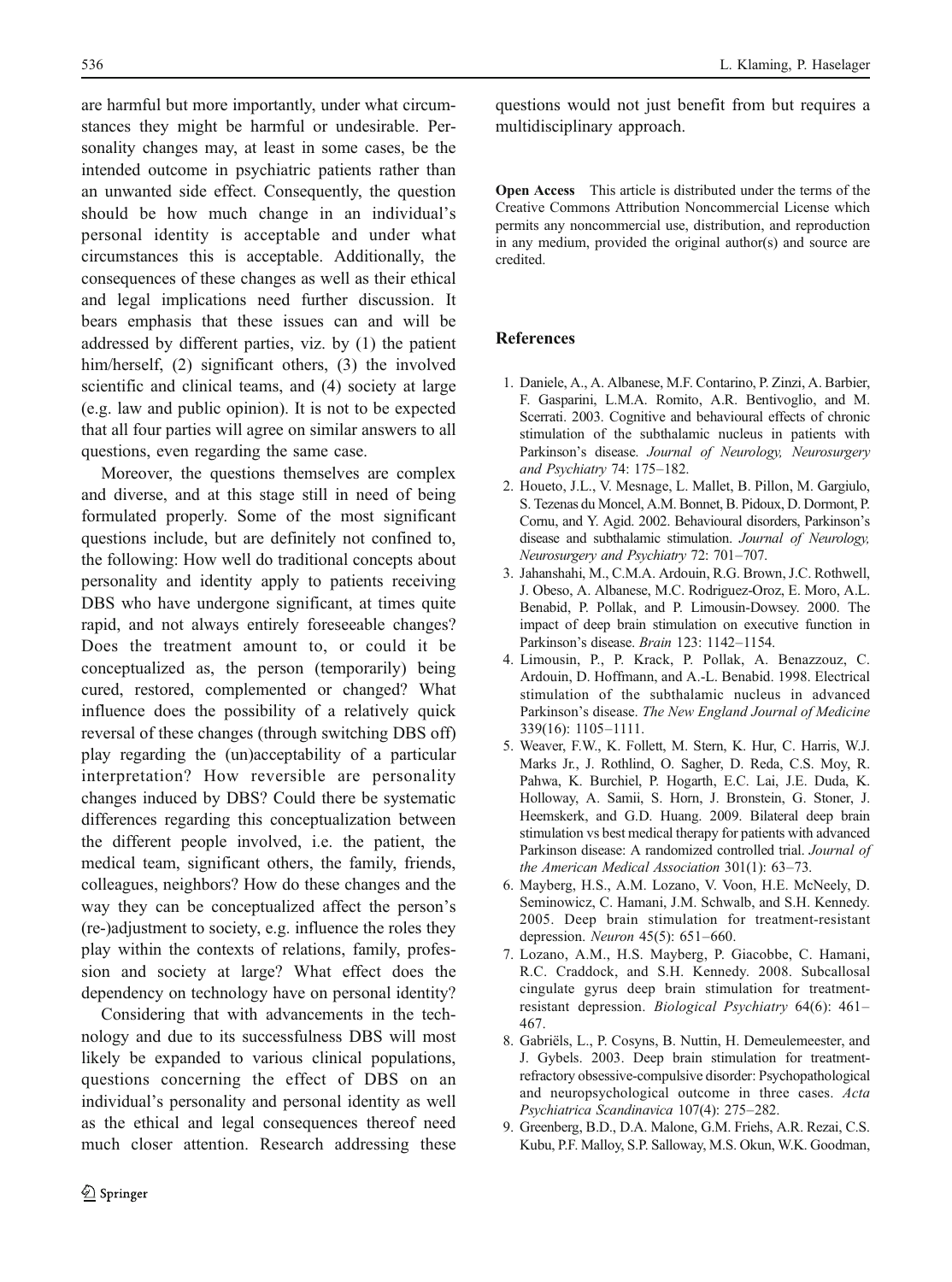<span id="page-10-0"></span>and S.A. Rasmussen. 2006. Three-year outcomes in deep brain stimulation for highly resistant obsessive–compulsive disorder. Neuropsychopharmacology 31: 2384–2393.

- 10. Sturm, V., D. Lenartz, A. Koulousakis, H. Treuer, K. Herholz, J.C. Klein, and J. Klosterkötter. 2003. The nucleus accumbens: A target for deep brain stimulation in obsessive-compulsive- and anxiety-disorders. Journal of Chemical Neuroanatomy 26(4): 293–299.
- 11. Hamani, C., M.P. McAndrews, M. Cohn, M. Oh, D. Zumsteg, C.M. Shapiro, R.A. Wennberg, and A.M. Lozano. 2008. Memory enhancement induced by hypothalamic/ fornix deep brain stimulation. Annals of Neurology 63(1): 119–123.
- 12. Kuhn, J., D. Lenartz, W. Huff, S. Lee, A. Koulousakis, J. Klosterkoetter, and V. Sturm. 2007. Remission of alcohol dependency following deep brain stimulation of the nucleus accumbens: Valuable therapeutic implications? Journal of Neurology, Neurosurgery and Psychiatry 78: 1152–1153.
- 13. Franzini, A., C. Marras, P. Ferroli, O. Bugiani, and G. Broggi. 2005. Stimulation of the posterior hypothalamus for medically intractable impulsive and violent behavior. Stereotactic and Functional Neurosurgery 83: 63–66.
- 14. Greely, H.T. 2008. Neuroscience and criminal justice: Not responsibility but treatment. Kansas Law Review 56: 1103– 1138.
- 15. Goethals, I., F. Jacobs, C. Van der Linden, J. Caemaert, and K. Audenaert. 2008. Brain activation associated with deep brain stimulation causing dissociation in a patient with Tourette's Syndrome. Journal of Trauma & Dissociation 9 (4): 543–549.
- 16. U.S. National Institutes of Health. 2008. Deep Brain Stimulation (DBS) for Alzheimer's Disease (NCT00658125). [http://clinicaltrials.gov/ct2/show/NCT00658125?term=](http://clinicaltrials.gov/ct2/show/NCT00658125?term=alzheimer+dbs&rank=1) [alzheimer+dbs&rank=1.](http://clinicaltrials.gov/ct2/show/NCT00658125?term=alzheimer+dbs&rank=1) Accessed October 2009.
- 17. Morrison, C.E., J.C. Borod, K. Perrine, A. Beric, M.F. Brin, A. Rezai, P. Kelly, D. Sterio, I. Germano, D. Weisz, and C.W. Olanow. 2004. Neuropsychological functioning following bilateral subthalamic nucleus stimulation in Parkinson's disease. Archives of Clinical Neuropsychology 19(2): 165–181.
- 18. Trépanier, L.L., R. Kumar, A.M. Lozano, A.E. Lang, and J. A. Saint-Cyr. 2000. Neuropsychological outcome of GPi pallidotomy and GPi or STN deep brain stimulation in Parkinson's disease. Brain and Cognition 42(3): 324–347.
- 19. Voon, V., C. Kubu, P. Krack, J.-L. Houeto, and A.I. Tröster. 2006. Deep brain stimulation: Neuropsychological and neuropsychiatric issues. Movement Disorders 21(14): 305–326.
- 20. Voon, V., P. Krack, A.E. Lang, A.M. Lozano, K. Dujardin, M. Schupbach, J. D'Ambrosia, S. Thobois, F. Tamma, J. Herzog, J.D. Speelman, J. Samanta, C. Kubu, H. Rossignol, Y.-Y. Poon, J.A. Saint-Cyr, C. Ardouin, and E. Moro. 2008. A multicentre study on suicide outcomes following subthalamic stimulation for Parkinson's disease. Brain 131: 2720–2728.
- 21. Burkhard, P.R., F.J.G. Vingerhoets, A. Berney, J. Bogousslavsky, J.-G. Villemure, and J. Ghika. 2004. Suicide after successful deep brain stimulation for movement disorders. Neurology 63: 2170–2172.
- 22. Soulas, T., J.-M. Gurruchaga, S. Palfi, P. Cesaro, J.-P. Nguyen, and G. Fenelon. 2008. Attempted and completed

suicides after subthalamic nucleus stimulation for Parkinson's disease. Journal of Neurology, Neurosurgery and Psychiatry 79: 952–954.

- 23. Leentjens, A.F.G., V. Visser-Vandewalle, Y. Temel, and F.R.J. Verhey. 2004. Manipuleerbare wilsbekwaamheid: een ethisch probleem bij elektrostimulatie van de nucleaus subthalamicus voor ernstige ziekte van Parkinson. Nederlands Tijdschrift voor Geneeskunde 148: 1394–1397.
- 24. Mandat, T.S., T. Hurwitz, and C.R. Honey. 2006. Hypomania as an adverse effect of subthalamic nucleus stimulation: Report of two cases. Acta Neurochirurgica (Wien) 148: 895–898.
- 25. Chamorro-Premuzic, T. 2007. Personality and individual differences. Oxford: Blackwell.
- 26. Epstein, S. 1979. The stability of behavior: I. On predicting most of the people much of the time. Journal of Personality and Social Psychology 37(7): 1097–1126.
- 27. Ryckman, R.M. 2008. Theories of personality. Belmont, CA: Wadsworth/Thomson Learning.
- 28. Castelli, L., P. Perozzo, M. Caglio, L. Rizzi, M. Zibetti, M. Lanotte, and L. Lopiano. 2008. Does subthalamic stimulation induce personality modifications in Parkinson's disease? A Rorschach Test explorative study. Acta Neurologica Belgica  $108 \cdot 5 - 8$
- 29. Decker, M., and T. Fleischer. 2008. Contacting the brain aspects of a technology assessment of neural implants. Biotechnology Journal 3: 1502–1510.
- 30. Kopell, B.H., and B.D. Greenberg. 2008. Anatomy and physiology of the basal ganglia: Implications for DBS in psychiatry. Neuroscience and Biobehavioral Reviews 32: 408–422.
- 31. Hariz, M.I., S. Rehncrona, N.P. Quinn, J.D. Speelman, C. Wensing, and the Multicentre Advanced Parkinson's Disease Deep Brain Stimulation Group. 2008. Multicenter study on deep brain stimulation in Parkinson's disease: An independent assessment of reported adverse events at 4 years. Movement Disorders 23: 416–421.
- 32. Ministerie van Justitie. 2007. Handreiking voor de beoordeling van wilsbekwaamheid. [http://www.justitie.nl/images/](http://www.justitie.nl/images/Handreiking%20beoordeling%20wilsonbekwaamheid%20dec2006_tcm34-34470.pdf) [Handreiking%20beoordeling%20wilsonbekwaamheid%](http://www.justitie.nl/images/Handreiking%20beoordeling%20wilsonbekwaamheid%20dec2006_tcm34-34470.pdf) [20dec2006\\_tcm34-34470.pdf.](http://www.justitie.nl/images/Handreiking%20beoordeling%20wilsonbekwaamheid%20dec2006_tcm34-34470.pdf) Accessed March 2010.
- 33. Butler, J. 1736. Of Personal Identity. In The Analogy of Religion, reprinted in Perry 1975/2008, 99–105; page references are to the reprinted version.
- 34. DeGrazia, D. 2005. Human identity and bioethics. Cambridge: Cambridge University Press.
- 35. Locke, J. 1694/1975. An essay concerning human understanding. Oxford: Oxford University Press.
- 36. MacIntyre, A. 1984. After virtue. Notre Dame: University of Notre Dame Press.
- 37. Parfit, D. 1971. Personal identity. The Philosophical Review 80: 3–27.
- 38. Parfit, D. 1984. Reasons and persons. Oxford: Oxford University Press.
- 39. Perry, J. 1975/2008. Personal identity, 2nd ed. Berkeley: University of California Press.
- 40. Reid, T. 1785. Of Memory. In Essays on the Intellectual Powers of Man, reprinted in Perry 1975/2008 as "Of Identity" (pp. 107–112) and "Of Mr. Locke's Account of Our Personal Identity" (pp. 113–118); page references are to the reprinted version.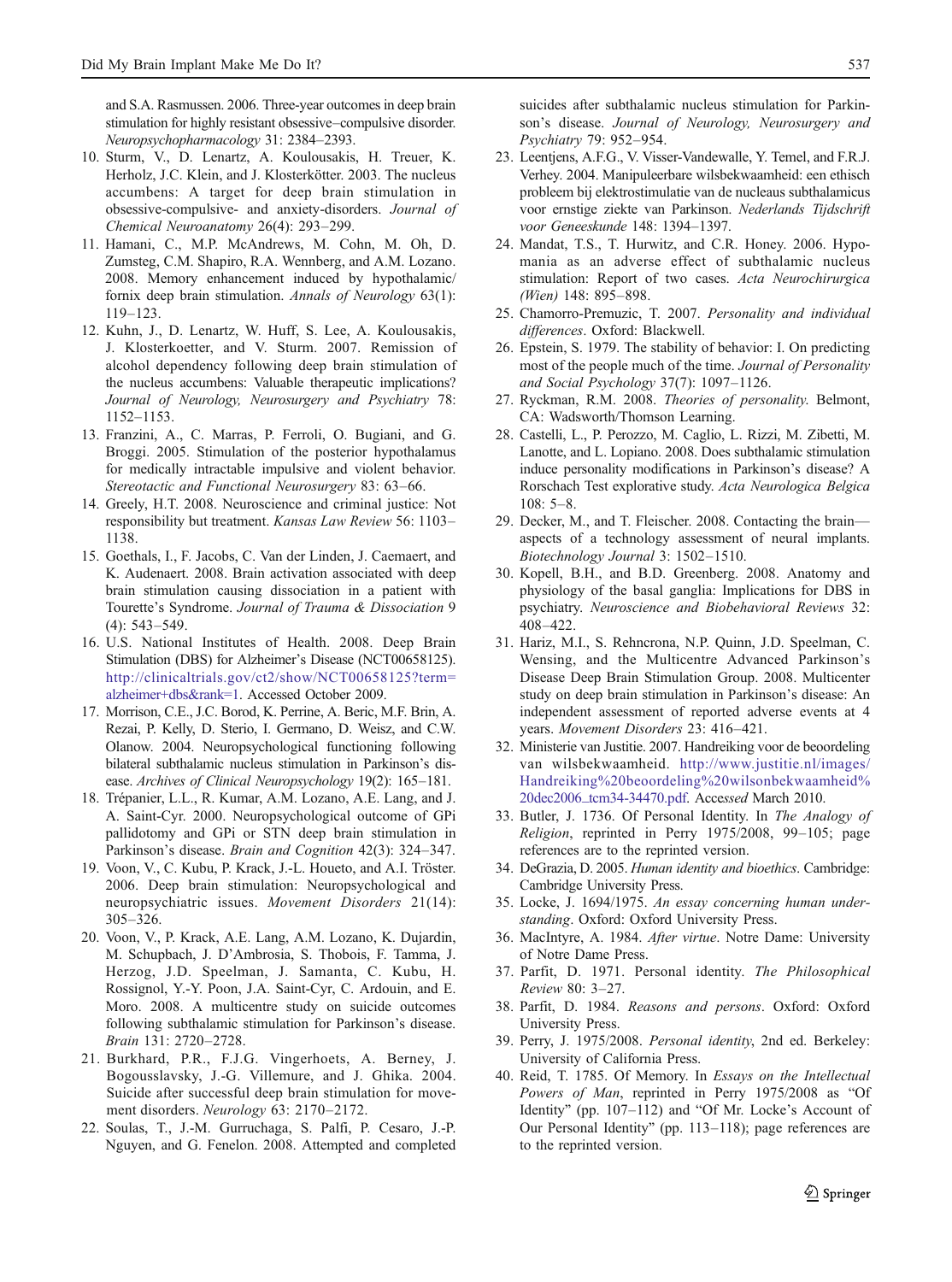- <span id="page-11-0"></span>41. Olson, E.T. 1997. Was I ever a fetus? Philosophy and Phenomenological Research 58: 95–109.
- 42. Shoemaker, S. 1970. Persons and their pasts. American Philosophical Quarterly 7: 269–285.
- 43. Shoemaker, S. 1996. The first-person perspective and other essays. Cambridge: Cambridge University Press.
- 44. Shoemaker, D. 2008. Personal Identity and Ethics. The Stanford Encyclopedia of Philosophy. [http://plato.stanford.](http://plato.stanford.edu/archives/fall2008/entries/identity-ethics/) [edu/archives/fall2008/entries/identity-ethics/.](http://plato.stanford.edu/archives/fall2008/entries/identity-ethics/) Accessed March 2010.
- 45. Slors, M. 2001. The diachronic mind: An essay on personal identity, psychological continuity and the mind-body problem. Berlin: Springer.
- 46. Unger, P. 1990. Identity, consciousness, and value. New York: Oxford University Press.
- 47. Patrick, C.J., J.J. Curtin, and A. Tellegen. 2002. Development and validation of a brief form of the multidimensional personality questionnaire. Psychological Assessment 14(2): 150–163.
- 48. Donellan, M.B., R.D. Conger, and B. Burzette. 2005. Criterion-related validity, self-other agreement, and longitudinal analyses for the Iowa personality questionnaire: A short alternative to the MPQ. Journal of Research in Personality 39: 458–485.
- 49. Witt, K., C. Daniels, J. Reiff, P. Krack, J. Volkmann, M.O. Pinsker, M. Krause, V. Tronnier, M. Kloss, A. Schnitzler, L. Wojtecki, K. Botzel, A. Danek, R. Hilker, V. Sturm, A. Kupsch, E. Karner, and G. Deuschl. 2008. Neuropsychological and psychiatric changes after deep brain stimulation for Parkinson's disease: A randomized, multicentre study. Lancet Neurology 7(7): 605–614.
- 50. Sensi, M., R. Eleopra, M.A. Cavallo, E. Sette, P. Milani, R. Quatrale, J.G. Capone, V. Tugnoli, M.R. Tola, E. Granieri, and P.G. Data. 2004. Explosive-aggressive behavior related to bilateral subthalamic stimulation. Parkinsonisim and Related Disorders 10: 247–251.
- 51. Herzog, J., J. Reiff, P. Krack, K. Witt, B. Schrader, D. Müller, and G. Deuschl. 2003. Manic episode with psychotic symptoms induced by subthalamic nucleus stimulation in a patient with Parkinson's disease. Movement Disorders 18(11): 1382–1384.
- 52. Morse, S.J. 2006. Moral and legal responsibility and the new neuroscience. In Neuroethics: Defining the issues in theory, practice, and policy, ed. J. Iles, 33–50. Oxford: Oxford University Press.
- 53. Article 39, Criminal Code Netherlands. [http://wetten.overheid.](http://wetten.overheid.nl/BWBR0001854/EersteBoek/TitelIII/Artikel39/geldigheidsdatum_29-03-2010) [nl/BWBR0001854/EersteBoek/TitelIII/Artikel39/geldigheids](http://wetten.overheid.nl/BWBR0001854/EersteBoek/TitelIII/Artikel39/geldigheidsdatum_29-03-2010) [datum\\_29-03-2010.](http://wetten.overheid.nl/BWBR0001854/EersteBoek/TitelIII/Artikel39/geldigheidsdatum_29-03-2010) Accessed February 2010.
- 54. Frank, M.J., J. Samanta, A.A. Moustafa, and S.J. Sherman. 2007. Hold your horses: impulsivity, Deep Brain Stimulation, and medication in Parkinsonism. Science 318: 1309– 1312.
- 55. McNally, R.J., S.A. Clancy, D.L. Schacter, and R.K. Pitman. 2000. Personality profiles, dissociation, and absorption in women reporting repressed, recovered, or continuous memories of childhood sexual abuse. Journal of Consulting and Clinical Psychology 68: 1033–1037.
- 56. Merckelbach, H., and P. Muris. 2001. The causal link between self-reported trauma and dissociation: A critical review. Behaviour Research and Therapy 39: 245–254.
- 57. Pezzella, F.R., C. Colosimo, N. Vanacore, S. Di Rezze, M. Chianese, G. Fabbrini, and G. Meco. 2005. Prevalence and clinical features of hedonistic homeostatic dysregulation in Parkinson's disease. Movement Disorders 20(1): 77–81.
- 58. American Psychiatric Association. 1994. Diagnostic and statistical manual of mental disorders, 4th ed. Washington, DC: American Psychiatric Association.
- 59. Breggin, P.R. 2003/2004. Suicidality, violence and mania caused by selective serotonin reuptake inhibitors (SSRIs): a review and analysis. International Journal of Risk & Safety in Medicine 16: 31–49.
- 60. Healy, D., A. Herxheimer, and D.B. Menkes. 2007. Antidepressants and violence: Problems at the interface of medicine and law. International Journal of Risk & Safety in Medicine 19: 17–33.
- 61. Kaufman, J.M. 2009. Selective serotonin reuptake inhibitor (SSRI) drugs: More risks than benefits? Journal of American Physicians and Surgeons 14(1): 7–12.
- 62. Dorevitch, A., Y. Frankel, A. Bar-Halperin, R. Aronzon, and L. Zilberman. 1993. Fluvoxamine-associated manic behavior: A case series. The Annals of Pharmacotherapy 27(12): 1455–1457.
- 63. Okado, F., and K. Okajima. 2001. Violent acts associated with fluvoxamine treatment. Journal of Psychiatry & Neuroscience 26: 339–340.
- 64. Merckelbach, H., M. Jelicic, C. de Ruijter. 2009. De B. heeft een persoonlijkheidsstoornis en doodt zijn vriendin. Maandblad Geestelijke Volksgezondheid 9: 747–759.
- 65. Haque, Q., and I. Cumming. 2003. Intoxication and legal defences. Advances in Psychiatric Treatment 9: 144–151.
- 66. Court Arnhem. LJN AS9894. 2005.
- 67. Court Haarlem. LJN BK4178. 2009.
- 68. Kennett, J., and S. Matthews. 2002. Identity, control and responsibility: The case of dissociative identity disorder. Philosophical Psychology 15(4): 509–526.
- 69. Braude, S.E. 1996. Multiple personality and moral responsibility. Philosophy, Psychiatry and Psychology 3: 37–54.
- 70. Saks, E.R. 1995. The criminal responsibility of people with multiple personality disorder. The Psychiatric Quarterly 66: 119–131.
- 71. Thigpen, C.H., and H. Cleckley. 1954. A case of multiple personality. Journal of Abnormal and Social Psychology 49: 135–51.
- 72. Sinnott-Armstrong, W., and S. Behnke. 2000. Noûs, Vol. 34, Supplement: Philosophical Perspectives, Action and Freedom 14: 301–323.
- 73. Stevens, L., and M.M. Prinsen. 2009. Afwezigheid van opzet bij de geestelijk gestoorde verdachte. Het gedragskundig oordeel vanuit juridisch perspectief. Expertise en Recht 5(6): 113–119.
- 74. Court Assen. LJN AE3911. 2002.
- 75. Bell, E., G. Mathieu, and E. Racine. 2009. Preparing the ethical future of deep brain stimulation. Surgical Neurology 72: 577–586.
- 76. Rabins, P., B.S. Appleby, J. Brandt, M.R. DeLong, L.B. Dunn, L. Gabriels, B.D. Greenberg, S.N. Haber, P.E. Holtzheimer, Z. Mari, H.S. Mayberg, E. McCann, S.P. Mink, S. Rasmussen, T.E. Schlaepfer, D.E. Vawter, J.L. Vitek, J. Walkup, and D.J.H. Mathews. 2009. Scientific and ethical issues related to deep brain stimulation for disorders